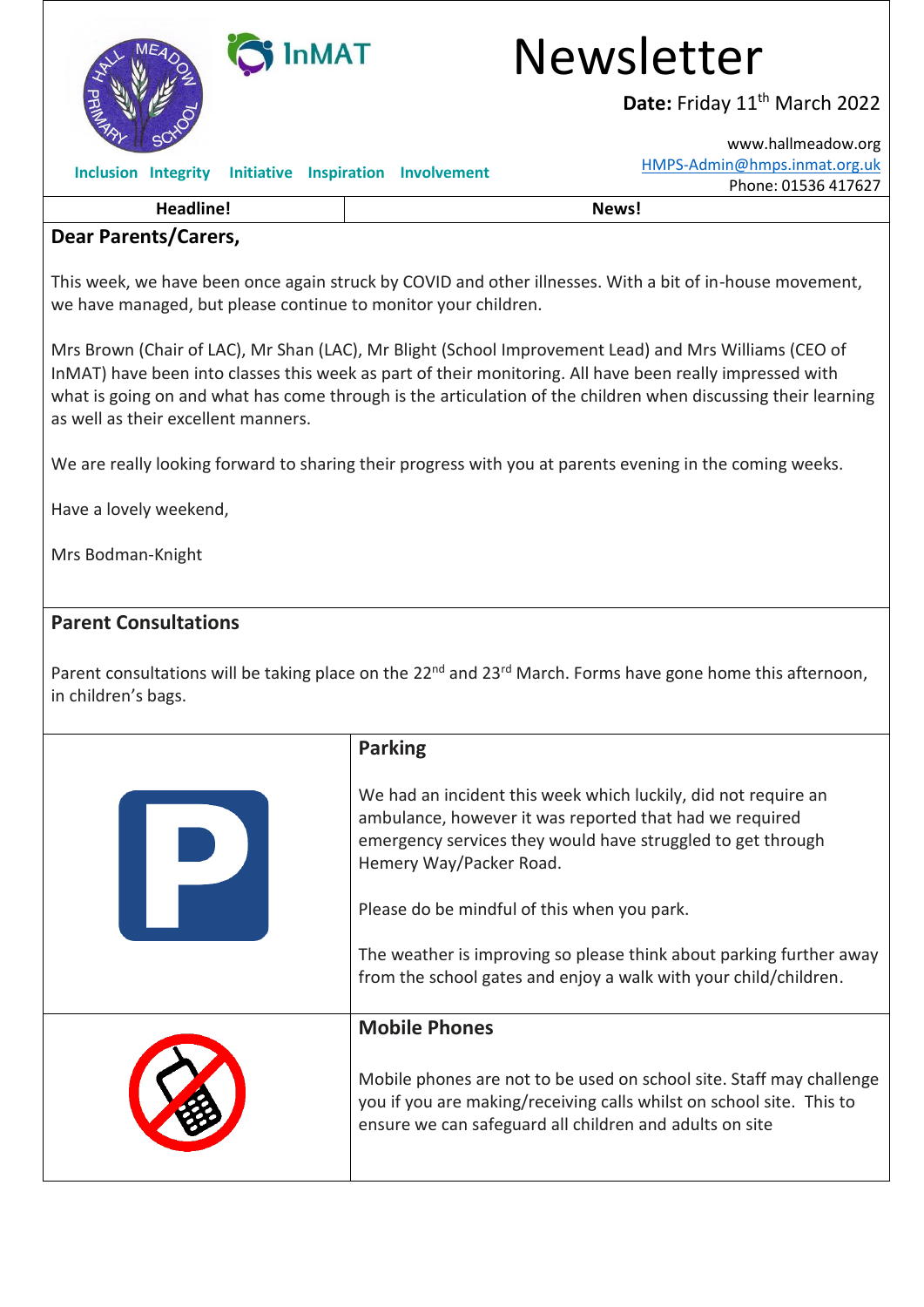## **Jubilee trees**

Mrs Mehta and Mrs Hay joined some of the local families in planting some of the jubilee trees at the Rec last weekend. On Monday, school council will be planting our 30 trees, including a special tree to celebrate HM Queen Elizabeth II Platinum Jubilee.







## **Basketball**

Well done to our Zeus players who represented the school at the Kettering Sports Partnership Basketball tournament. After winning their 'league' they were put through to the final 3 teams and won! These 6 stars will be competing in the County Championships soon. A huge well done to everyone!



| <b>Red Nose Day</b>                                                                                                                                                                                                                 |
|-------------------------------------------------------------------------------------------------------------------------------------------------------------------------------------------------------------------------------------|
| On Friday 18 <sup>th</sup> March we will be having a mufti day, and inviting<br>children to 'Wear something red' to school for Red Nose Day 2022.<br>We are asking for a £1 donation, which will go to the Red Nose Day<br>charity. |
| <b>PACT - Queen's Jubilee Commemorative Gifts</b><br>Letters and order forms have gone home with children tonight, with<br>a choice of commemorate gifts to order for the Queen's Platinum<br>Jubilee Celebrations.                 |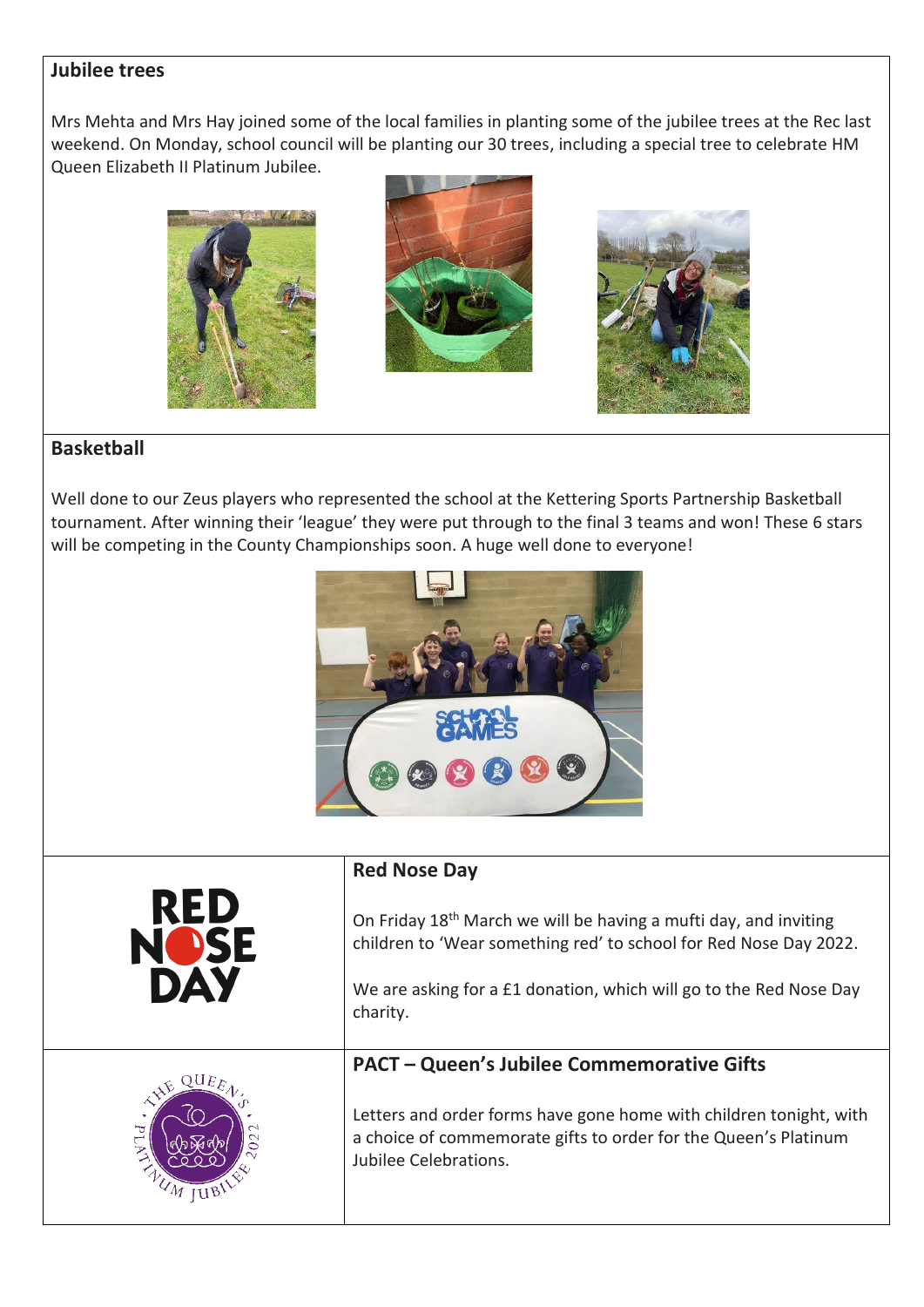|                                                                                                                                                                                      | <b>PACT - Bingo Night</b>                                                                                                                                                        |
|--------------------------------------------------------------------------------------------------------------------------------------------------------------------------------------|----------------------------------------------------------------------------------------------------------------------------------------------------------------------------------|
|                                                                                                                                                                                      | Bingo night raised £162, which will go towards the garden project.<br>Thank you to everyone who joined us for the evening and to Bignal<br>Chip shop for our chippy tea.         |
|                                                                                                                                                                                      | <b>This Week's Stars are:</b><br><b>Iris - Austin</b><br><b>Demeter</b> - Charlie<br>Apollo - Aiden<br><b>Poseidon - Archie</b><br>Athena - Amanda<br>Ares - Ava<br>Zeus - Aimee |
| Whole school - @primary_hall<br>Iris - @HMIris2<br>Demeter - @DemeterHm<br>Apollo - @HmApollo<br>Poseidon - @HmPoseidon<br>Athena - @HMAthena6<br>Ares - @HMAres2<br>Zeus - @hm_zeus | <b>Tweet of the week!</b><br>m zeu<br>Enjoying reading the First News newspaper at end of<br>our guided reading session [1] #firstnews                                           |